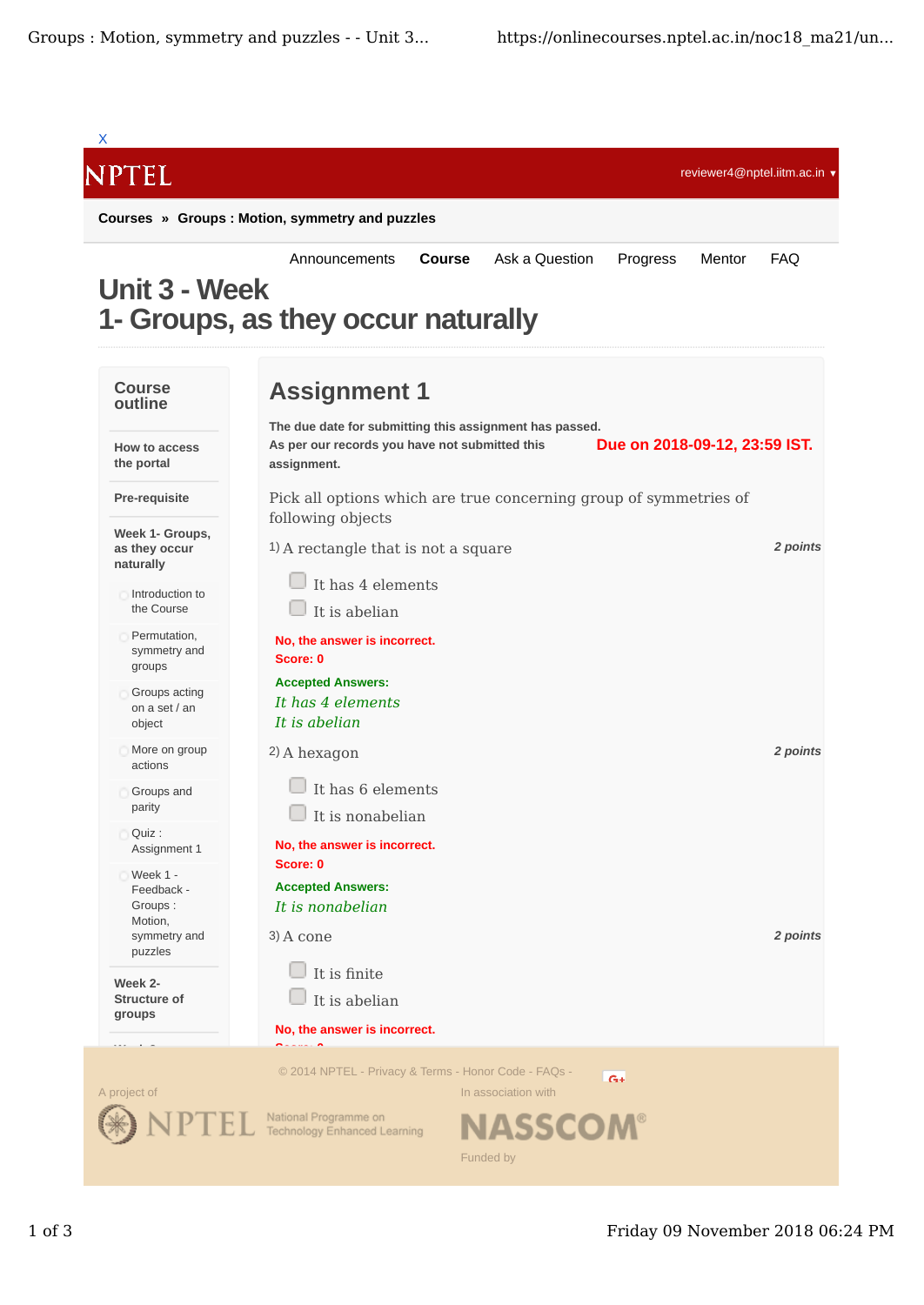Groups : Motion, symmetry and puzzles - - Unit 3... https://onlinecourses.nptel.ac.in/noc18 ma21/un...